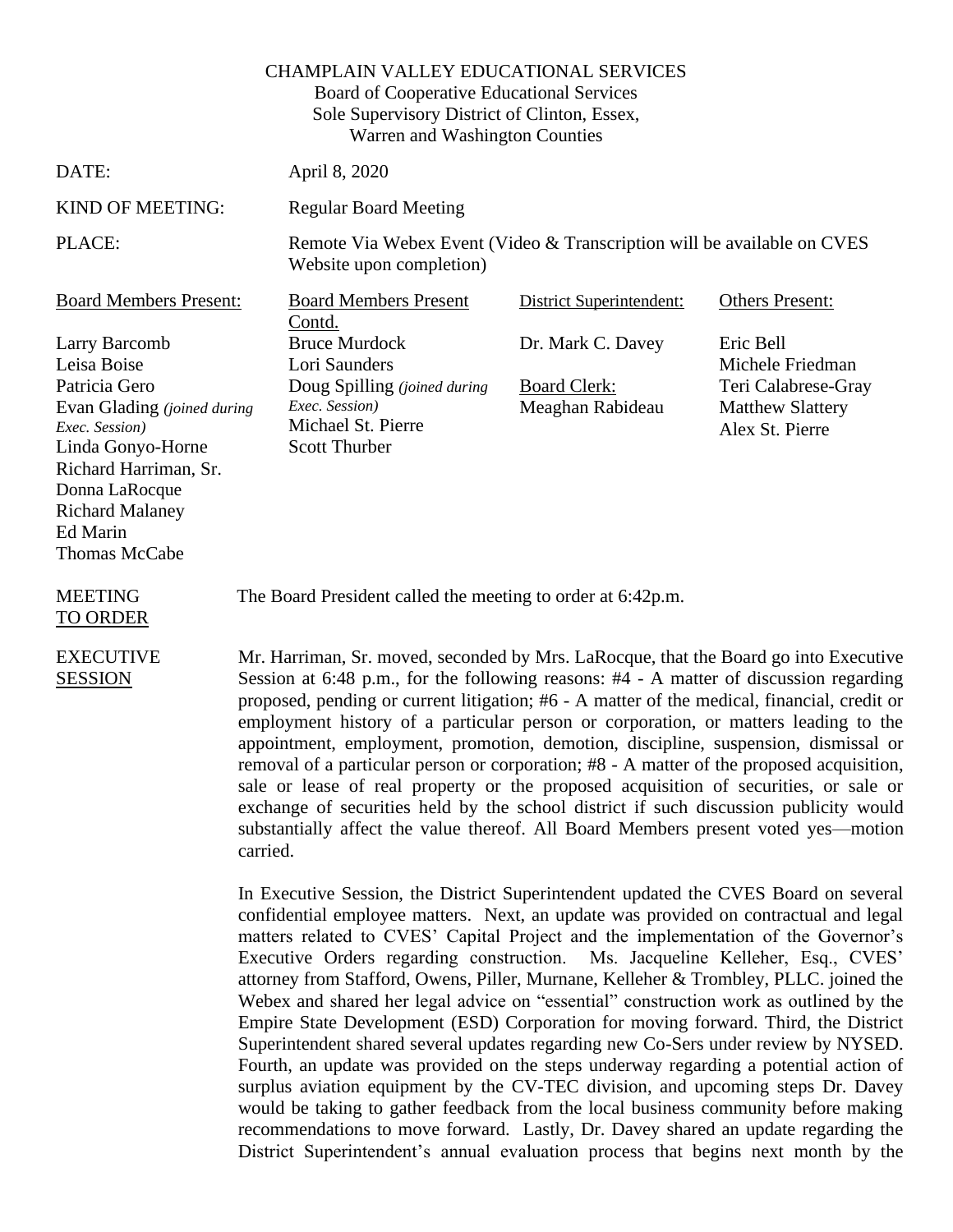REPORT

CONTINUED BOCES Board. *Evan Glading, CVES Board Member, joined the meeting at 7:00 p.m. Doug Spilling , CVES Board Member, joined the meeting at 7:10 p.m.* Mr. Harriman, Sr. moved, seconded by Mr. Murdock, that the Board come out of Executive Session at 7:30 p.m. All Board Members present voted yes—motion carried.

> Meeting adjourned for the Annual Meeting at 7:33 p.m. Meeting resumed at 8:28 p.m.

CAPITAL PROJECT UPDATE Dr. Davey began the Capital Project Update by reviewing the Governor's Executive Order that construction across NYS discontinue at this time except for essential construction. He explained that school districts as government agencies are exempt from the Governor's Executive Order, and the Empire State Development (ESD) Corporation has issued guidance on behalf of NYS; construction projects can continue for essential work. School districts are asked to review and prioritize their work as essential and, as per the ESD guidance, all construction must implement health department regulations to maintain social distance, disinfect the work area, and wear facial coverings when underway. Next, Mr. Eric Bell updated the Board on the current progress of the waterline project as well as the fire alarm projects. Both CVES "mini" capital projects will continue during this time with implementation of all ESD guidance and contractors having COVID-19 response plans in place. Mr. Bell then went on to inform the Board that the voter-approved Capital Project's wetland mitigation was approved in late March and SED permits were also recently received. This work began on March  $31<sup>st</sup>$  to remove trees and begin construction of the new access road at the Plattsburgh main campus. Roofing material has also been delivered to the main campus and submittals have started to come in for review as the work was deemed essential. A majority of the construction work scheduled to begin on April 1<sup>st</sup> at the Satellite Campus is postponed, with several prioritized parts being implemented with the rest hopefully resuming this Summer. Lastly, Dr. Davey thanked everyone involved for their hard work on providing updates to students, staff and our component districts. He also thanked the O&M staff for their cleaning efforts on campus and Principal James McCartney for his work at the Satellite Campus on moving aeronautical equipment during this unusual time to prepare for construction. PREVIOUS Mrs. LaRocque, moved, seconded by Mrs. Gonyo-Horne, that the Board approve the

**MINUTES** minutes of the March 11, 2020 Board meeting as presented. All Board Members present voted yes—motion carried.

CONSENT AGENDA FINANCIAL Mrs. Gonyo-Horne moved, seconded by Mrs. LaRocque, to approve the following Consent Agenda Financial items 8a-8g as presented. All Board Members present voted yes—motion carried.

**CERTIFICATION** OF WARRANT (8a) Approve the Certification of Warrant for March 2, 2020 to March 27, 2020 as presented.

TREASURER'S (8b) Approve the Treasurer's Report from February 29, 2020 as presented.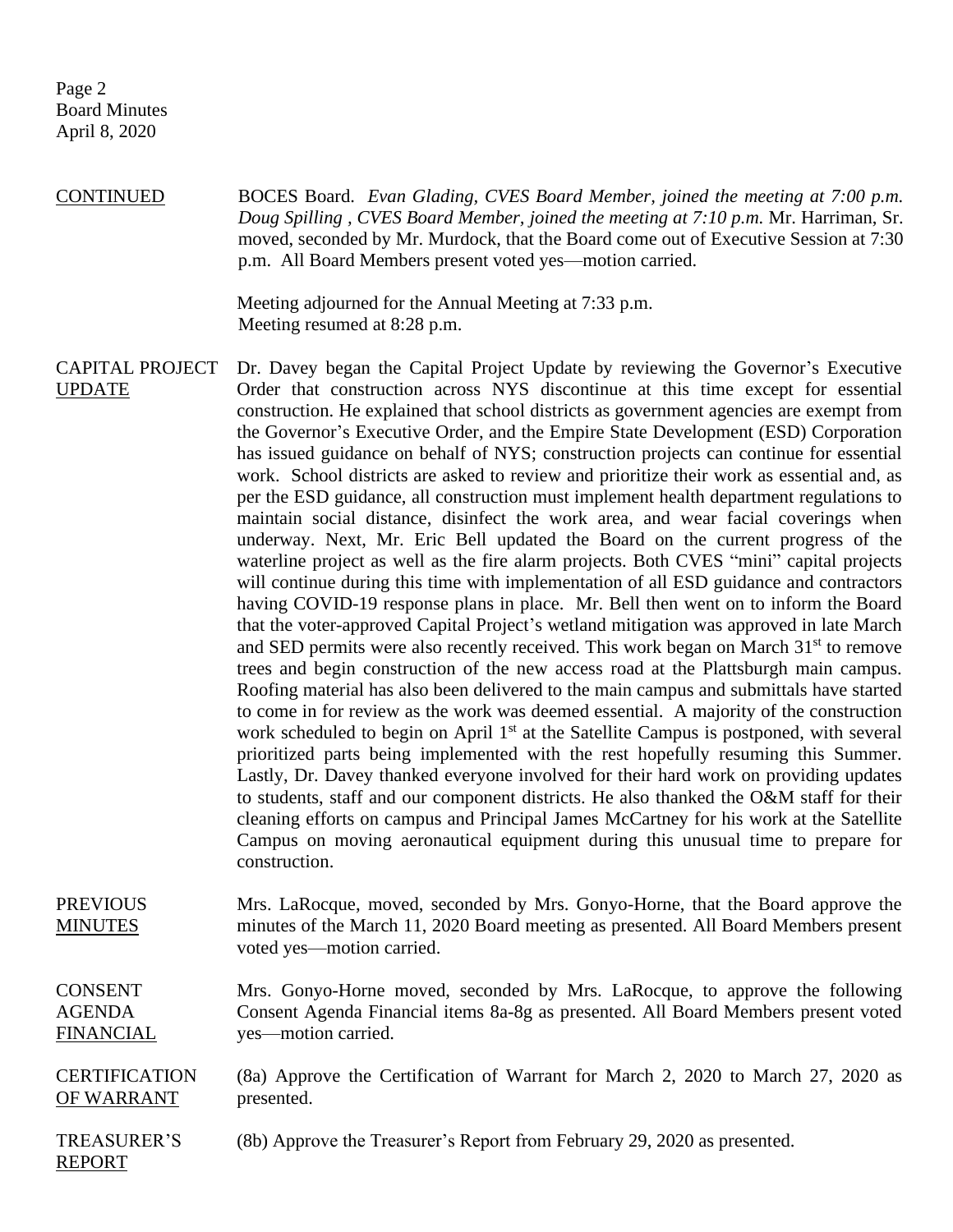Page 3 Board Minutes April 8, 2020

| <b>DONATIONS</b>                                    | (8c) Approve the following Donation:<br>1. For the Student Stipend Fund:<br>United Way (March 2020)<br>38.92<br>Pepsi (March 2020)<br><u>114.70</u><br><b>TOTAL</b><br>\$153.62                                                                                                                                                                                                                                                                                                                                                                                                                                                                                                                     |
|-----------------------------------------------------|-----------------------------------------------------------------------------------------------------------------------------------------------------------------------------------------------------------------------------------------------------------------------------------------------------------------------------------------------------------------------------------------------------------------------------------------------------------------------------------------------------------------------------------------------------------------------------------------------------------------------------------------------------------------------------------------------------|
| <b>BUDGET</b>                                       | (8d) Approve the following Budget:                                                                                                                                                                                                                                                                                                                                                                                                                                                                                                                                                                                                                                                                  |
|                                                     | 1. Substitute Coordination budget in the amount of \$14,928 for the 2019-2020 school<br>year for service requests from Chazy CRSD and Northern Adirondack CSD. (Co-Ser<br>$654 - ISC$                                                                                                                                                                                                                                                                                                                                                                                                                                                                                                               |
| <b>BUDGET</b><br><b>INCREASES</b>                   | (8e) Approve the following Budget Increases:                                                                                                                                                                                                                                                                                                                                                                                                                                                                                                                                                                                                                                                        |
|                                                     | 1. Career and Technical Education - Job Target/Pre-CTE Program budget from<br>\$608,267 to \$618,682 due to increased participation in Job Target/Pre-CTE classes for<br>the 2019-2020 school year. $(CoSer 115 - CV-TEC)$                                                                                                                                                                                                                                                                                                                                                                                                                                                                          |
|                                                     | 2. Health Insurance/Workers Compensation Coordination budget from \$206,879 to<br>\$264,464 for the 2019-2020 school year to accommodate for additional costs due to<br>restructuring/changes to the coordination of the Clinton-Essex-Warren-Washington<br>Health Insurance Consortium. (CoSer 602 - Management Services)                                                                                                                                                                                                                                                                                                                                                                          |
| <b>MEMORANDUM</b><br>OF AGREEMENT                   | (8f) Approve the following Memorandum of Agreement:                                                                                                                                                                                                                                                                                                                                                                                                                                                                                                                                                                                                                                                 |
|                                                     | 1. Agreement between Clinton-Essex-Warren-Washington BOCES and The Clinton<br>County Employment and Training Agency (CCETA) under which C-E-W-W BOCES<br>will reimburse CCETA for professional services rendered in connection with the<br>Supplemental Nutrition Assistance Program Employment & Training Venture IV<br>(SNAP ET) in an amount not to exceed \$7,250. The period of the agreement is October<br>1, 2019 through September 30, 2020. (CV-TEC)                                                                                                                                                                                                                                       |
| <b>MAINTENANCE</b><br><b>AGREEMENT</b>              | (8g) Approve the following Maintenance Agreement:                                                                                                                                                                                                                                                                                                                                                                                                                                                                                                                                                                                                                                                   |
|                                                     | 1. Agreement between Clinton-Essex-Warren-Washington BOCES and SymQuest<br>Group, Inc. for maintenance services for (4) Konica Minolta color and black/white<br>multifunction copiers located at the Plattsburgh Main Campus (2 at Special Education<br>and 1 at CV-TEC) and the Plattsburgh Satellite Campus (1 at the Management Services<br>Business Office). The agreement commences upon full installation of all copiers and<br>will continue for a duration of 5 years, ending in 2025. Service rates are based on the<br>total number of copies printed annually by all 4 machines and are not anticipated to<br>exceed \$14,750 per year. (Management Services, Special Education, CV-TEC) |
| <b>CONSENT</b><br><b>AGENDA</b><br><b>PERSONNEL</b> | Mr. Murdock moved, seconded by Mr. Harriman Sr., to approve the following Consent<br>Agenda Personnel items 10a-10k as presented. All Board Members present voted yes—<br>motion carried.                                                                                                                                                                                                                                                                                                                                                                                                                                                                                                           |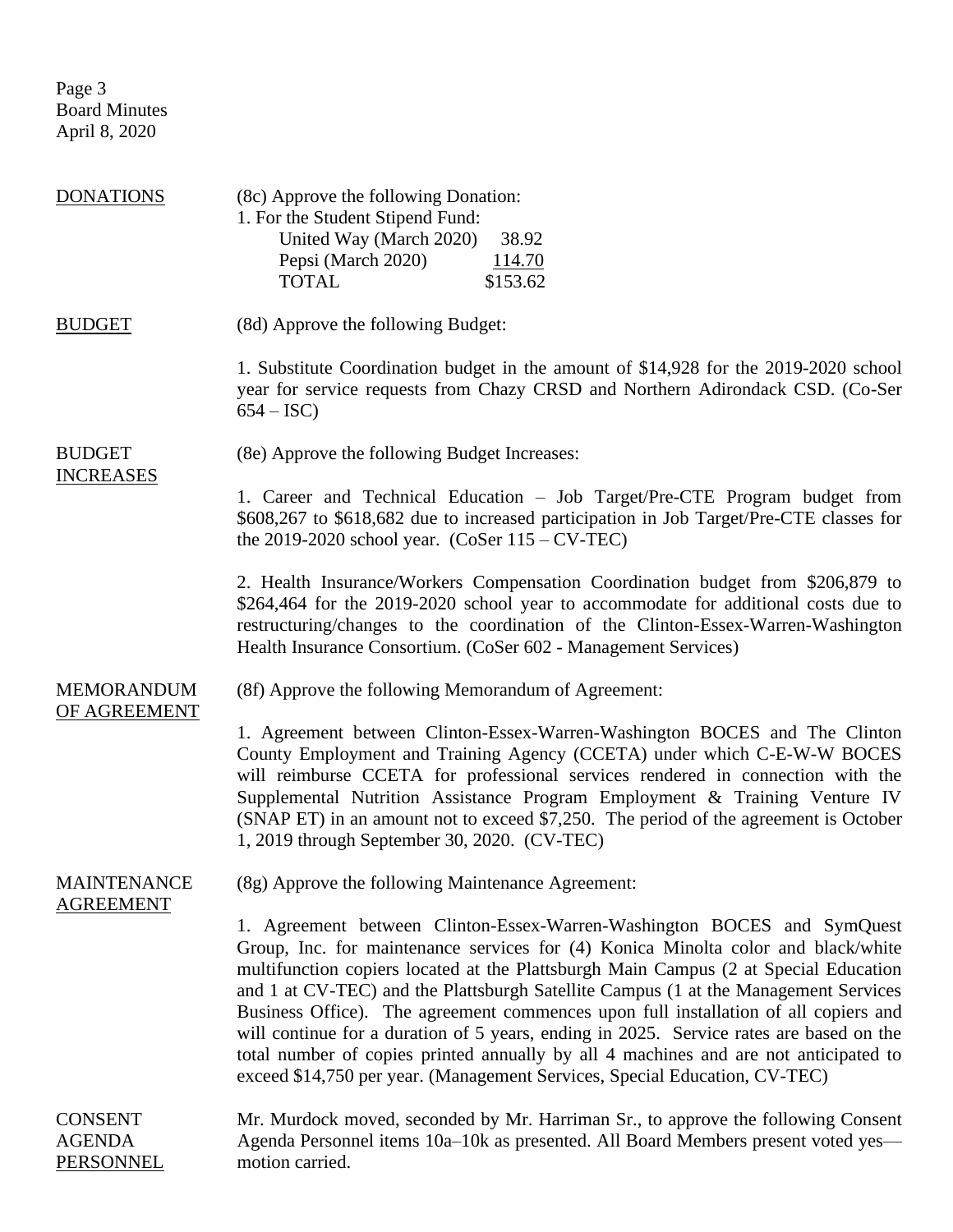Page 4 Board Minutes April 8, 2020

| <b>RESIGNATION</b><br>FOR THE PURPOSE                                             | (10a) Approve the following letter of resignation for the Purpose of Retirement:                                                                      |
|-----------------------------------------------------------------------------------|-------------------------------------------------------------------------------------------------------------------------------------------------------|
| OF RETIREMENT<br><b>WHITE</b>                                                     | 1. Ann White (Schmitt), Teaching Assistant, Effective September 30, 2020                                                                              |
| <b>RESIGNATIONS</b><br><b>MAYHEW, CROSS</b>                                       | (10b) Approve the following letters of resignation:                                                                                                   |
|                                                                                   | 1. Grace Mayhew, Special Education Teacher, Effective March 21, 2020<br>2. Lucas Cross, Teacher Aide/Student Aide, April 3, 2020                      |
| <b>LEAVE OF</b><br><b>ABSENCE</b><br><b>SPRING</b>                                | $(10c)$ Approve the following leave(s) of absence:                                                                                                    |
|                                                                                   | 1. Sara Spring, Teaching Assistant, March 2, 2020 through June 30, 2020, for the<br>purpose of accepting a temporary teaching position.               |
| <b>AMENDMENT</b>                                                                  | (10d) Amend the leave of absence that was approved at the March 11, 2020 Board<br>meeting, with the following changes:                                |
|                                                                                   | 1. Barbara Ero-O'Neil, Teacher Aide/Student Aide, leave of absence, effective March<br>3, $2020 - March 49$ 15, $2020$ .                              |
| <b>CIVIL SERVICE</b><br><b>PROBATIONARY</b><br><b>APPOINTMENT</b><br><b>SMITH</b> | $(10e)$ Appoint the following person(s) to a 26-week Civil Service Probationary<br>Appointment as follows:                                            |
|                                                                                   | 1. Matthew Smith, Communications and Publications Coordinator, Effective March 25,<br>2020, Annual Salary of \$60,372.                                |
| <b>CIVIL SERVICE</b><br><b>PROVISIONAL</b><br><b>APPOINTMENT</b><br><b>HEBERT</b> | (10f) Appoint the following person(s) to a Civil Service Provisional Appointment as<br>follows:                                                       |
|                                                                                   | 1. Kristena Hebert, Employment & Training Counselor, Effective April 6, 2020, Annual<br>Salary of \$40,000, Prorated Salary of \$9,538.46.            |
|                                                                                   | (EFFECTIVE PERMANENT DATE TO BE DETERMINED UPON SUCCESSFUL<br><b>COMPLETION OF CIVIL SERVICE EXAM)</b>                                                |
| <b>PERMANENT</b><br><b>APPOINTMENTS</b><br>DION, KEECH                            | (10g) Grant a Permanent Appointment (Civil Service) to the following person(s):                                                                       |
|                                                                                   | 1. Gabrielle Dion, Account Clerk/Typist, Effective April 9, 2020<br>2. Amy Keech, Teacher Aide/Student Aide April 10, 2020                            |
| <b>TEMPORARY</b><br><b>APPOINTMENT</b><br><b>SPRING</b>                           | (10h) Appoint the following person(s) to a Temporary Appointment for the $2019-20$<br>school year:                                                    |
|                                                                                   | 1. Sara Spring, Special Education Teacher, Effective March 2, 2020 – June 30, 2020<br>Annual Base Salary of \$41,599, Prorated Salary of \$16,639.60. |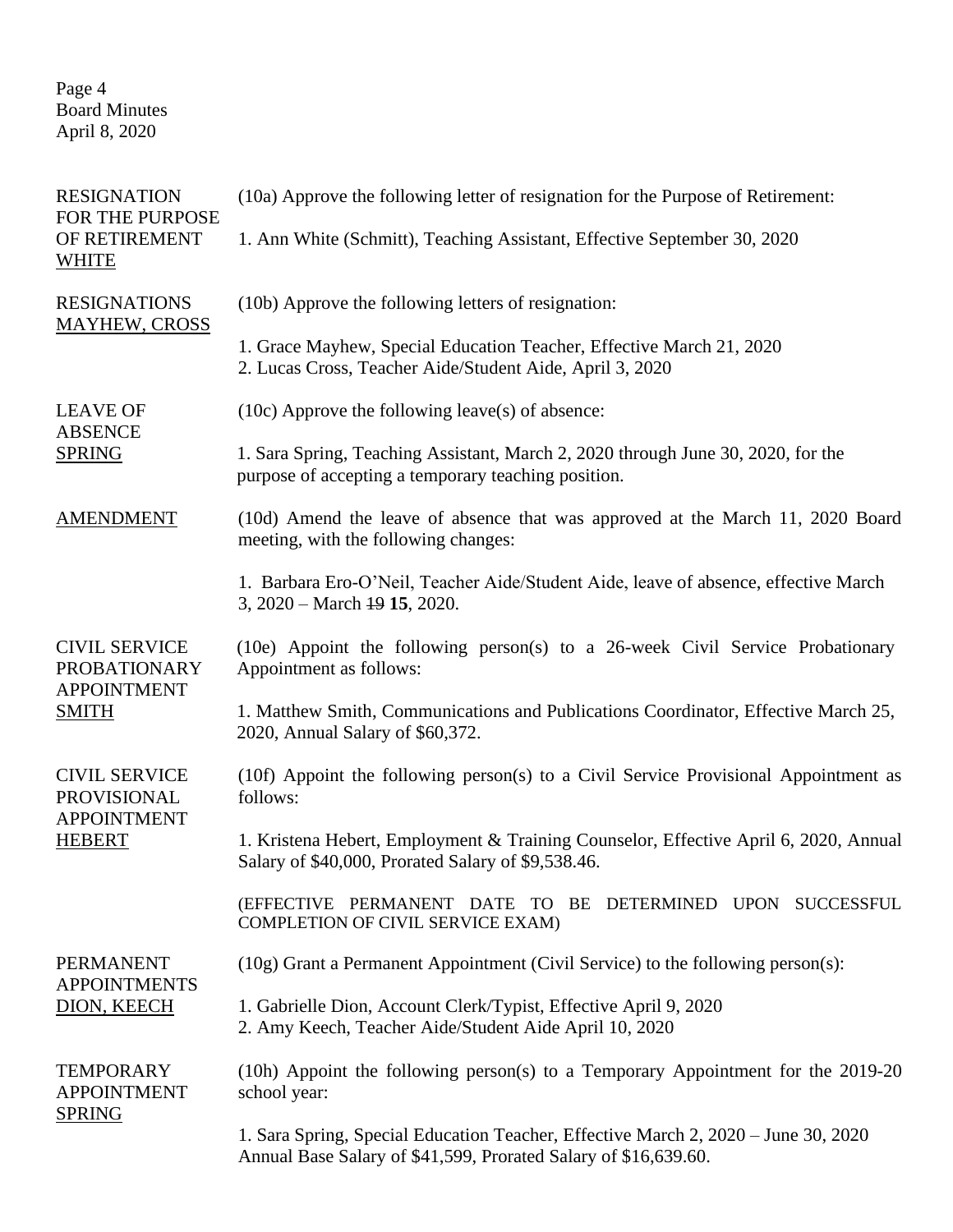Page 5 Board Minutes April 8, 2020

| <b>ADULT</b><br><b>EDUCATION</b><br><b>INSTRUCTOR</b>     | (10i) Approve the following Adult Education Course Instructor for the 2019-20 School<br>Year:                                                                                                                                                                                                                                                                                                                                                                                                                                                                                                                                                                                                                                                                                                                                                                                                                                                                                                                                                                                                                                                                                                                                                                                                                                                                                                                                                                                                                                                                         |  |  |
|-----------------------------------------------------------|-----------------------------------------------------------------------------------------------------------------------------------------------------------------------------------------------------------------------------------------------------------------------------------------------------------------------------------------------------------------------------------------------------------------------------------------------------------------------------------------------------------------------------------------------------------------------------------------------------------------------------------------------------------------------------------------------------------------------------------------------------------------------------------------------------------------------------------------------------------------------------------------------------------------------------------------------------------------------------------------------------------------------------------------------------------------------------------------------------------------------------------------------------------------------------------------------------------------------------------------------------------------------------------------------------------------------------------------------------------------------------------------------------------------------------------------------------------------------------------------------------------------------------------------------------------------------|--|--|
|                                                           | Adult Education (\$28.00/hr)<br>Dylan Limlaw                                                                                                                                                                                                                                                                                                                                                                                                                                                                                                                                                                                                                                                                                                                                                                                                                                                                                                                                                                                                                                                                                                                                                                                                                                                                                                                                                                                                                                                                                                                          |  |  |
| <b>SUBSTITUTES</b>                                        | (10j) Approve the following list of Substitute and Temporary-On-Call appointments for<br>the 2019-20 school year:                                                                                                                                                                                                                                                                                                                                                                                                                                                                                                                                                                                                                                                                                                                                                                                                                                                                                                                                                                                                                                                                                                                                                                                                                                                                                                                                                                                                                                                     |  |  |
|                                                           | <b>Name</b><br>Title<br>Kylee Gonyea<br>Teacher<br>Frederick Nydeggar Teacher<br>Frederick Nydeggar<br>Teacher Aide/Student Aide                                                                                                                                                                                                                                                                                                                                                                                                                                                                                                                                                                                                                                                                                                                                                                                                                                                                                                                                                                                                                                                                                                                                                                                                                                                                                                                                                                                                                                      |  |  |
| NEW EMPLOYEE<br><b>ORIENTATION</b><br><b>COMPENSATION</b> | (10k) Approve the following list of employees to receive compensation for attending the<br>CVES New Employee Orientation on March 12, 2020:                                                                                                                                                                                                                                                                                                                                                                                                                                                                                                                                                                                                                                                                                                                                                                                                                                                                                                                                                                                                                                                                                                                                                                                                                                                                                                                                                                                                                           |  |  |
|                                                           | <b>Hourly Rate Per Contract</b><br>Dalton Castine, Adult Literacy Teacher                                                                                                                                                                                                                                                                                                                                                                                                                                                                                                                                                                                                                                                                                                                                                                                                                                                                                                                                                                                                                                                                                                                                                                                                                                                                                                                                                                                                                                                                                             |  |  |
|                                                           | <b>Employee Hourly Rate of Pay</b><br>Giovanna Nelkin, Senior Case Worker                                                                                                                                                                                                                                                                                                                                                                                                                                                                                                                                                                                                                                                                                                                                                                                                                                                                                                                                                                                                                                                                                                                                                                                                                                                                                                                                                                                                                                                                                             |  |  |
| <b>CERTIFICATION</b><br><b>OF LEAD</b>                    | Mrs. Gonyo-Horne moved, seconded by Mrs. LaRocque, that the Board approve the<br>following Lead Evaluator Certification resolution:                                                                                                                                                                                                                                                                                                                                                                                                                                                                                                                                                                                                                                                                                                                                                                                                                                                                                                                                                                                                                                                                                                                                                                                                                                                                                                                                                                                                                                   |  |  |
| <b>EVALUATOR</b>                                          | Be it resolved that Mr. Matthew Slattery is hereby certified as a Qualified Lead<br>Evaluator of classroom teachers and building principals having successfully completed<br>the following training requirements prescribed in 8 NYCCR §30-2.9(b):<br>(1) The New York State Teaching Standards, and their related elements and<br>performance indicators/the Leadership Standards and their related functions;<br>(2) Evidence-based observation techniques that are grounded in research;<br>(3) Application and use of the student growth percentile model and the value-added<br>growth model as defined in 8 NYCCR §30-2.2;<br>(4) Application and use of the State-approved rubrics selected by the BOCES for use in<br>the evaluation of classroom teachers, including training on the effective application of<br>such rubric to observe a classroom teacher's practice;<br>(5) Application and use of the assessment tools that the BOCES utilizes to evaluate its<br>classroom teachers, including, but not limited to, structured portfolio reviews,<br>professional growth goals*, school improvement goals, etc.;<br>(6) Application and use of the State-approved locally selected measures of student<br>achievement used by the BOCES to evaluate its classroom teachers;<br>(7) The scoring methodology utilized by the Department and the BOCES to evaluate a<br>classroom teacher under $8$ NYCCR $\S 30-2$ , including (a) how scores are generated for<br>each subcomponent and the composite effectiveness score of classroom teachers, and (b) |  |  |
|                                                           | application and use of the scoring ranges prescribed by the                                                                                                                                                                                                                                                                                                                                                                                                                                                                                                                                                                                                                                                                                                                                                                                                                                                                                                                                                                                                                                                                                                                                                                                                                                                                                                                                                                                                                                                                                                           |  |  |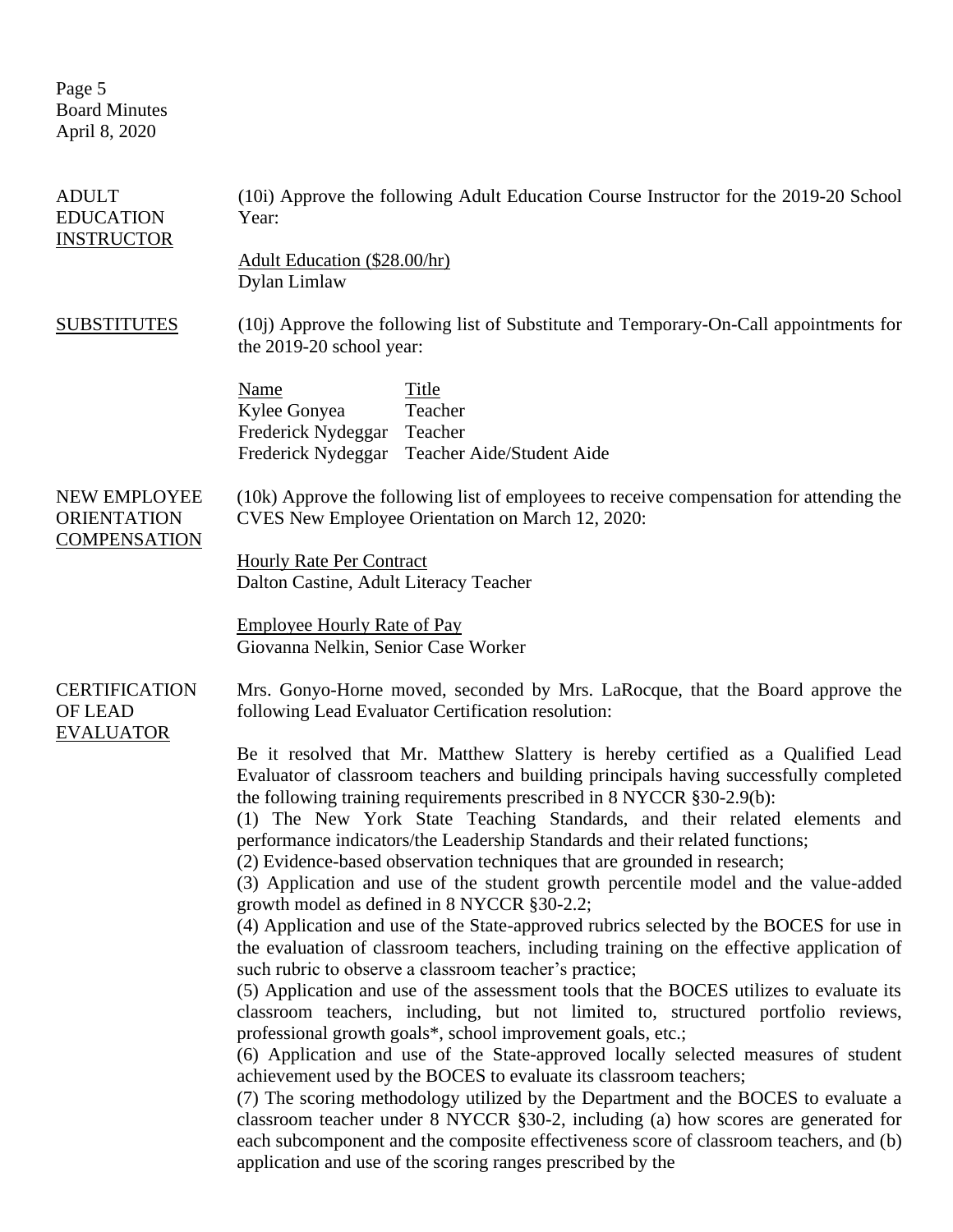Page 6 Board Minutes April 8, 2020

- CONTINUED Commissioner for the four designated rating categories used for the overall rating of classroom teachers and their subcomponent ratings; and (8) Specific considerations in evaluating classroom teachers of English language learners and students with disabilities. All Board Members present voted yes—motion carried.
- CVES REPORT CARD Mrs. Gonyo-Horne moved, seconded by Mrs. LaRocque, that the Board approve the CVES Report Card as presented at the Annual Meeting. All Board Members present voted yes—motion carried.
- STRATEGIC PLAN UPDATE Dr. Davey shared with the Board that the  $7<sup>th</sup>$  Annual Strategic Plan Survey was sent out today to all staff via email. Dr. Davey and CVES' administrative team encouraged the survey's continued administration during the COVID-19 school closure as the staff continues to have access to their laptops and computer resources as they are working remotely from home. The survey will be available for staff to participate in through April 22<sup>nd</sup>. Once completed, the survey will be tallied, reviewed and then shared with the Board at the May 13, 2020 meeting.
- DISTRICT SUPT. UPDATE Dr. Davey began his Superintendent's Update by sharing that the latest Executive Order from the Governor has school districts closed through April 29<sup>th</sup> and CVES will continue to await further determinations. Dr. Davey then commended all component district superintendents for their work in implementing nutrition plans, childcare plans, developing remote learning for students and working together daily as this situation evolves. There have been ongoing close working relationships with local government agencies such as the Department of Health (DOH) in both Essex and Clinton counties, CVPH, the Sherriff's Department, component districts and CVES. Dr. Davey also acknowledged the immediate response and continued efforts of all CVES staff members, with his wholehearted appreciation, to transition to remote learning and setting up remote offices at home. Remote learning for CV-TEC and Special Education students, nutrition support and childcare support assistance with our districts is continuing. Next, Dr. Davey shared with the Board several SED updates including the unprecedented cancellation of the Regents Exams, that School Board Elections have been postponed until at least June  $1<sup>st</sup>$  and that the SOCE (Statement of Continued Eligibility) for NYSED Special Education certification deadline has been extended to June 2021. Lastly, Dr. Davey shared the following events that have been canceled in consultation with the local health departments due to COVID-19:
	- Clinton County School Boards Top 10% Dinner Thursday, May 7, 2020
	- CV-TEC Plattsburgh Campus NTHS Ceremony Tuesday, May 12, 2020
	- CV-TEC Mineville Campus NTHS Ceremony Thursday, May 21, 2020

OTHER Dr. Davey acknowledged the retirement of Ann White that was approved by the Board this evening and her dedicated service to CVES. Linda Gonyo-Horne reminded the Board how important it is that all community members complete the Census so that everyone is represented in our region. The Board consented to having the November 2020 Board meeting on November  $18<sup>th</sup>$  rather than November  $11<sup>th</sup>$  which is the Veterans Day holiday.